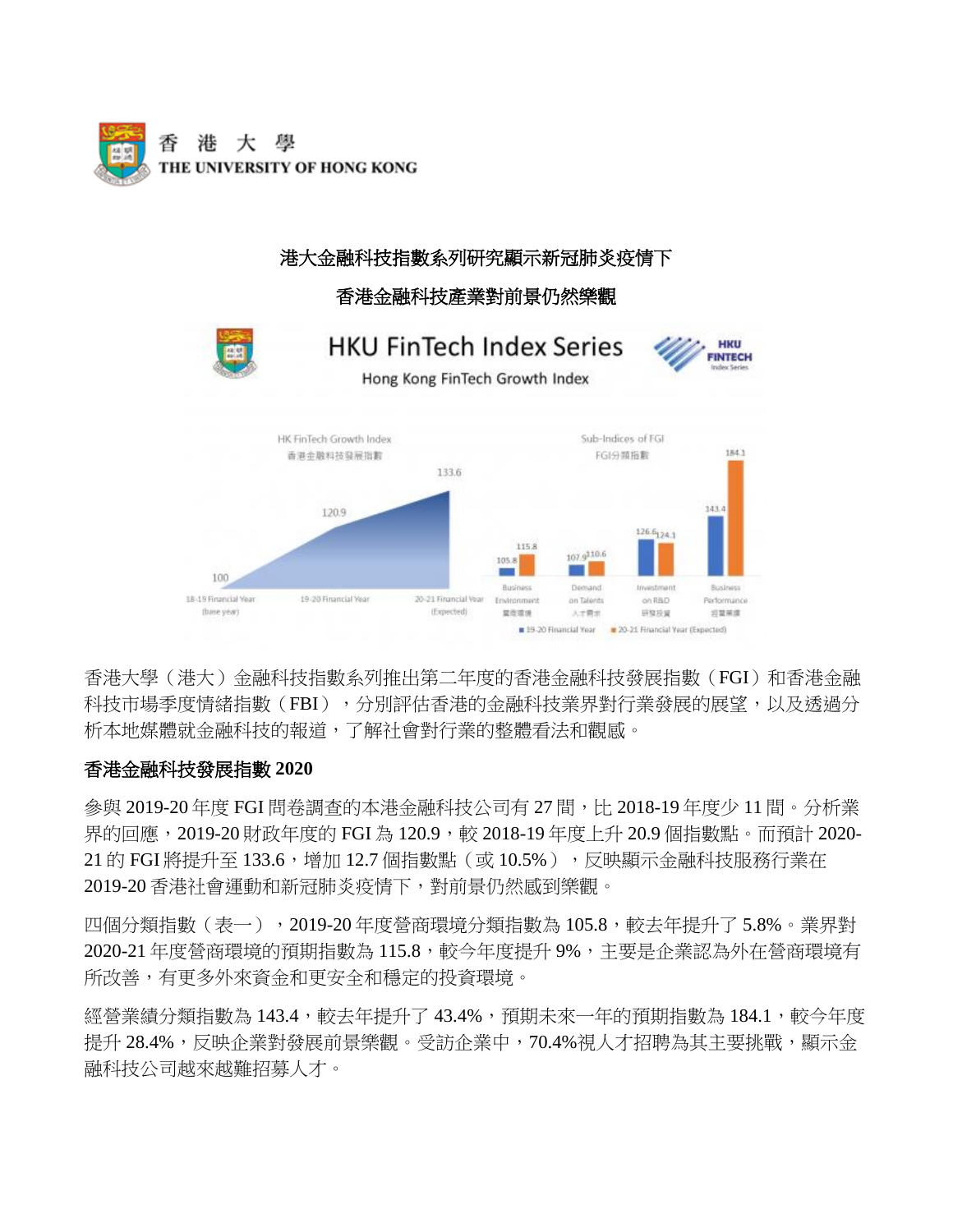研發投資分類指數為 126.6,較去年提升了 26.6%。預期未來一年的指數為 124.1,比今年小幅下 跌 2%,反映企業減少投資於研究及產品開發。調查還顯示企業的主要業務投資是在顧客體驗 (59.3% ),人工智能、大數據、機器學習和深度學習(44.4% ),以及行動解決方案(33.3% ) 等方面。

人才需求分類指數為 107.9,較去年提升了 7.9%。預期未來一年的指數為 110.6,比今年小幅提 升 3%,相比營商環境及經營業績兩個分類指數的較大增幅,反映企業面對收入下行的風險,在 人才招聘方面採取較審慎被動的態度。行業對新僱員工的能力需求主要在編寫程式(85.2%)和 營銷專長(48.1%)兩方面。比起去年,業界對 IT 基礎架構技能的需求也更大(42.1%)。

#### 金融科技市場情緒指數 **- 2020** 年第一季度

2020 年第一季度的 FBI,分析了 1 月至 3 月内約 1000 條有關金融科技的新聞報導,指數值為 100.3,較上一季度的 101.3 下降 1 個指數點(或 0.98% ),較去年同期的 103.8 下降 3.5 個指數 點(或3.37%),延續自 2019年第二季度起的下跌趨勢。

六個行業的分類指數呈不同的改變(表二)。保險科技、財富及信用科技,以及監管科技及網絡 安全三個分類指數上升。保險科技方面的正面新聞報道,源於不少香港銀行在疫情下推廣網上投 保服務,促進了保險科技的發展;虛擬銀行進入沙盒試業就保障網絡安全作籌備,也促進了監管 科技及網絡安全,以及和財富及信用科技兩個分類指數上升。

金融科技市場情緒指數整體下跌的原因,涉及多種因素。這包括在疫情下,部分公司為了保持僱 員間的社交距離、防止人與人接觸感染而短暫停業,因而減慢了金融科技的發展步伐。

#### 關於香港大學金融科技指數系列計劃

香港大學(港大)金融科技指數系列計劃推出香港金融科技發展指數 (FGI)和香港金融科技市 場情緒指數 (FBI)以量度本地媒體報導對本地金融科技公司的前景以及該行業的總體看法。 它是香港首個提供有關該行業發展指數的指標,旨在及時提供信息以追踪香港金融技術行業的增 長和發展。

香港金融科技發展指數(FGI)是一項年度指數,下設營商環境、經營業績、研發投資和人才需 求四個分類指數。它反映了香港金融科技公司對來年市場情況的預測以及對當年情況的評估。 香港金融科技市場情緒指數(FBI)是一個季度指數,代表過去三個月與本地金融科技相關新聞 報道的量化情緒。 該指數的基點為 100 點,代表 2016 年和 2017 年當地主要新聞媒體中近 1 萬 個與金融科技相關的新聞的觀點。FBI 進一步細分為六個領域:保險科技(InsurTech),財富及 信用科技(WealthTech & CreditTech),區塊鏈和加密貨幣,電子支付和數碼銀行,監管科技 (RegTech & Cybersecurity)以及其他相關業務,包括人工智能和大數據。

研究項目由專責大學技術轉移的港大科橋有限公司推動,由港大理學院統計與精算學系副教授楊 良河博士領導的研究團隊負責定期數據分析。此項五年計劃是由總部位於深圳的索信達數據技術 股份有限公司贊助。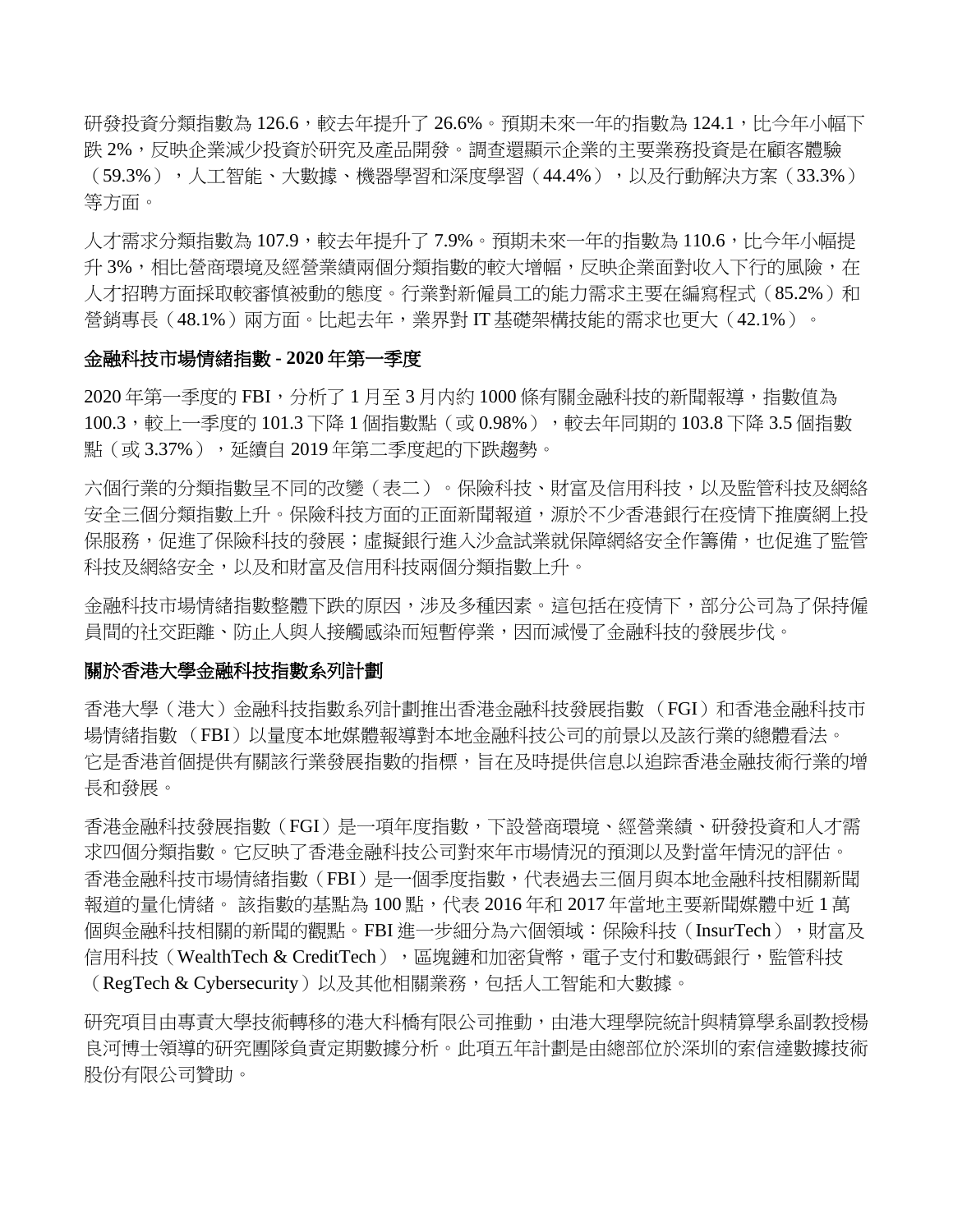#### 關於香港大學金融科技指數顧問委員會

顧問委員會由本港金融科技行業的專業人士組成,包括香港大學、香港金融科技協會、投資推廣 署、數碼港、香港科技園、東亞銀行有限公司以及索信達數據技術股份有限公司的代表。委員會 成員負責篩選金融科技公司參與年度問卷調查;以及就指數計算及研究方法提供專業意見。

「香港大學金融科技指數系列」研究項目網址:[www.fintechindex.hku.hk](file:///D:/Python/FinTech/www.fintechindex.hku.hk)。

净圖表可[於此下](http://hkucms.hku.hk/www/edm/redirect.php?url=http%3A%2F%2Fwww.dropbox.com%2Fsh%2F29uw0vpewwju2xc%2FAADOMdm0qAO8TNcALMeq_xyPa%3Fdl%3D0&id=4775&email=no-reply%40hku.hk)載。

傳媒查詢:

香港大學傳訊及公共事務處高級經理(傳媒)尹慧筠(電話︰2859 2600; 電郵: [melwkwan@hku.hk](mailto:melwkwan@hku.hk))或

香港大學理學院統計與精算學系副教授楊良河博士(電郵: [plhyu@hku.hk](mailto:plhyu@hku.hk))

新聞稿網上版及照片,請瀏覽:

[http://www.hku.hk/press/c\\_news\\_detail\\_21232.html](http://www.hku.hk/press/c_news_detail_21232.html)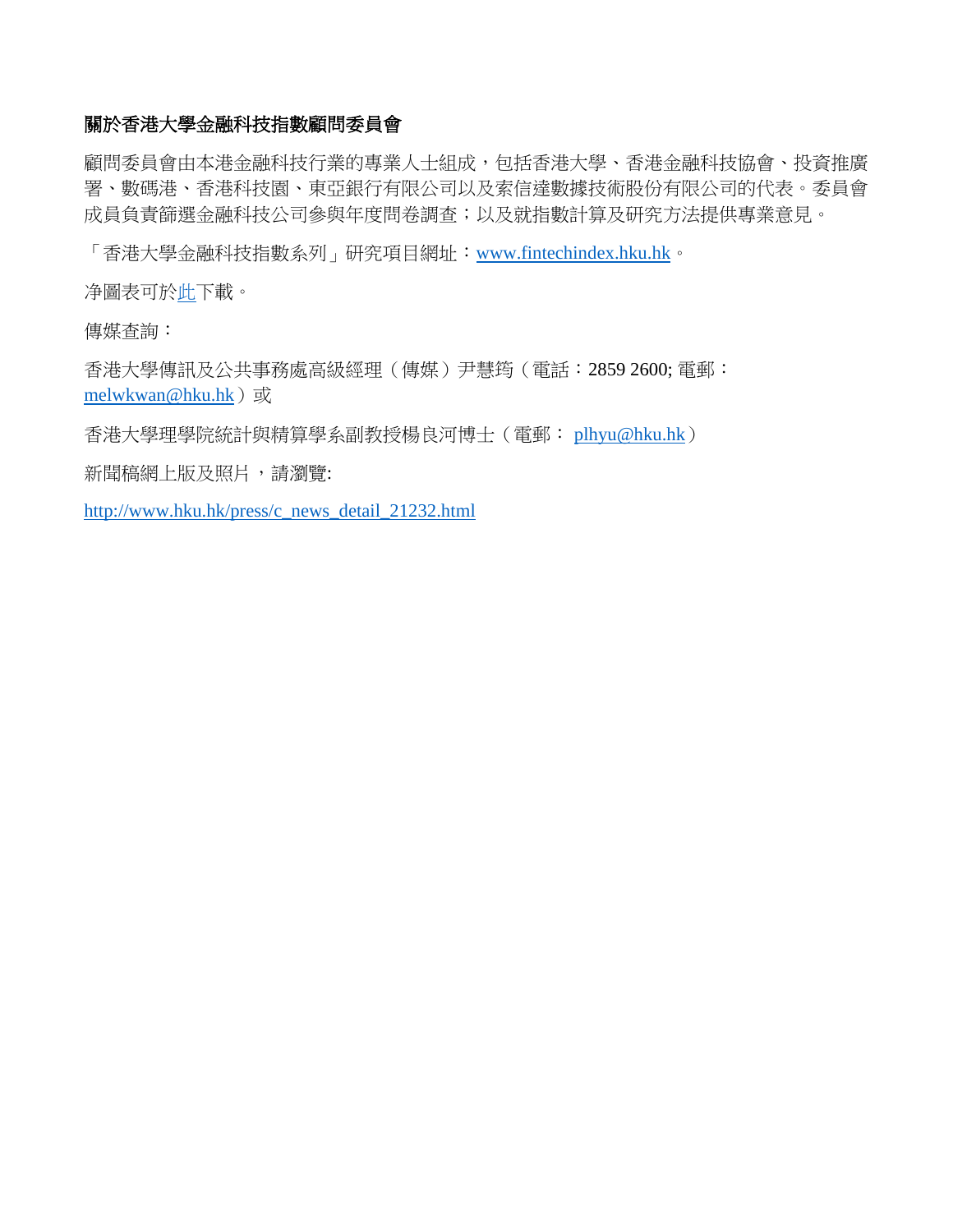## **HKU FinTech Indices reveal a positive outlook for 2020-21 despite negative impact from COVID-19 and protests**

The HKU FinTech Index Series Project published the second-year Hong Kong FinTech Growth Index (FGI) and the 2020Q1 Hong Kong FinTech Buzz Index (FBI) to gauge local FinTech companies' outlook and the general sentiment on the sector as reported by the local press.

# **Hong Kong FinTech Growth Index 2020**

The FGI represents responses to an annual survey by 27 companies, 11 less than last year.

The Hong Kong FGI for the financial year 2019-20 is 120.9, up 20.9 index points from 2018-19. The FGI expected for the financial year 2020-21 is 133.6, an increase of 12.7 index points (or 10.5%), representing a positive outlook for Fintech development in Hong Kong in the coming year despite the impact from the anti-extradition bill protests and COVID-19 outbreak.

Of the four sub-indices (Table 1), the Business Environment sub-index, measured by both internal and external factors on FinTech business operations and development, is 105.8, 5.8% higher than 2018-19. The sub-index is expected to increase by 9% to 115.8 in 2020-21, attributing to improvement in external factors including more funding opportunities and a safer and more stable investment environment in the coming year.

The Business Performance sub-index, measured by FinTech customer adoption rate and revenue, is 143.4, 43.4% higher than 2018-19, and is expected to increase by 28.4% to 184.1 in 2020-21, representing a positive outlook in business development by the FinTech industry. Of the companies that responded, 70.4% mentioned talents acquisition as the main challenge in business operation which has become more difficult.

The Investment on R&D or Product Development sub-index is 126.6 for 2019-20, 26.6% higher than 2018-19 and is expected to drop by 2% to 124.1 in 2020-21. The downturn can be attributed to FinTech companies lowering their investment on R&D or product development. In 2019-20, FinTech companies mainly spent their R&D or product development expenditure on Customer experience (59.3%), AI, big data and machines/deep learning (44.4%) and Mobile solutions (33.3%).

The Demands on Talents sub-index is 107.9, 7.9% higher than 2018-19 and is expected to increase by 3% to 110.6 in 2020-21. The expected growth rate is lower than sub-indices Business Environment and Performance which indicates that companies are turning conservative in hiring talents due to the downside revenue risk. On the required skills for new employees, programming skills (85.2%) is the most preferred skills by employers, followed by marketing expertise (48.1%). IT infrastructure skills (42.1%) have evolved to be a more important skill set than in 2018-19.

# **Hong Kong FinTech Buzz Index - 2020Q1**

Around 1,000 news articles in the first three months from January to March 2020 were analysed. Hong Kong FBI for the first quarter (Q1) of 2020 is 100.3, a drop of 1 index point (or 0.98%) from 101.3 in the last quarter of 2019 (2019Q4). The YoY change drops by 3.5 index points, or a 3.37% decrease from 103.8 in 2019Q1, continuing a downward trend from the peak in 2019Q2.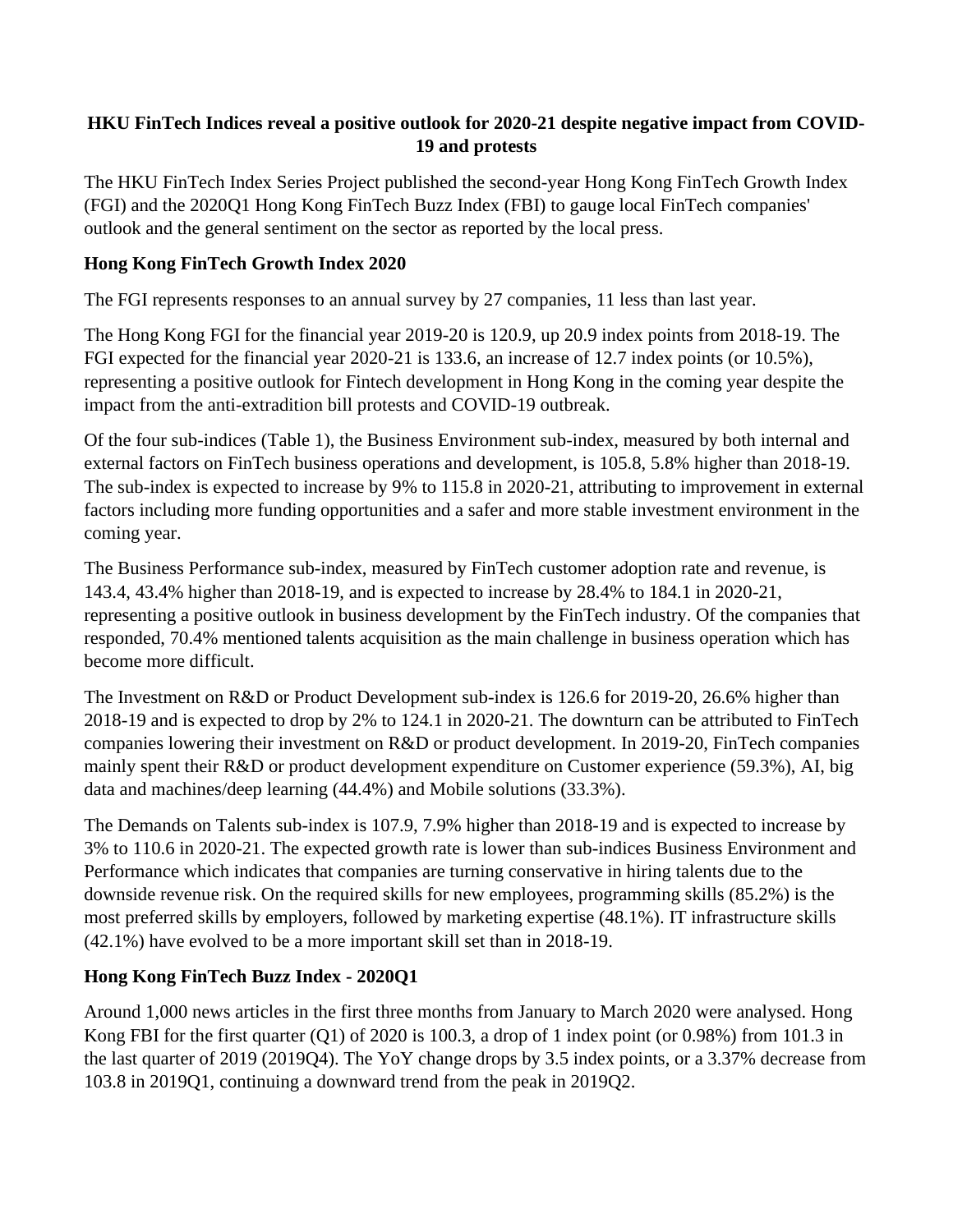Indices of the six subsectors show different changes (Table 2), with increases recorded in three subindices: Insurance Technology (InsurTech), Wealth Technology and Credit Technology (WealthTech & CreditTech), and Regulatory Technology (RegTech) & Cybersecurity. Positive news in InsurTech were related to banks in Hong Kong switching to promote online insurance under COVID-19 which has facilitated the growth of related technology. Moreover, the launch of virtual banks has proved the successful use of sandbox to ensure cybersecurity, hence resulting in positive news in RegTech & Cybersecurity as well as WealthTech & CreditTech.

The reasons underlying the overall drop in FBI for 2019-20 are complicated. Hong Kong has experienced the outbreak of Covid-19 during the period, some FinTech companies might have been closed temporarily as a social-distancing measure, which may slow the pace of financial technology development.

## **About the HKU FinTech Index Series Project**

The HKU FinTech Index Series Project introduces the Hong Kong FinTech Growth Index (FGI) and the Hong Kong FinTech Buzz Index (FBI) to gauge local FinTech companies' outlook on the industry and the general sentiment on the sector as reported by local press. It is the first in the region to provide index indicators on the development of the sector, with an aim to provide information in a timely manner to track the growth and development of the financial technology industry in Hong Kong.

FGI is a yearly index with four sub-indices on Business Environment, Business Performance, Investment on R&D and Demand on Talent. It reflects Hong Kong FinTech sector's forecast of the market situation in the coming year and gives an assessment of the situation in the current year. FBI is a quarterly index representing a quantified sentiment of the local FinTech-related news articles in Chinese in the past three months. The index has a base value of 100 points which represents the sentiment of nearly 10K FinTech related news articles in major local news media outlets in 2016 and 2017. FBI is further broken down into six sectors: Insurance Technology (InsurTech), Wealth Management and Credit Technology (WealthTech & CreditTech), Blockchain & Cryptocurrency, E-Payment & Digital Banking, Regulatory Technology (RegTech) & Cybersecurity and other related business including AI and big data.

The project was initiated by the technology transfer company of the University - Versitech Limited, and is led by Dr Philip Yu of the Department of Statistics and Actuarial Science of the Faculty of Science. The five-year project is sponsored by Suoxinda Data Technology Co. Ltd headquartered in Shenzhen.

## **About HKU FinTech Index Advisory Board**

The Advisory Board comprises professionals from the University of Hong Kong and the local FinTech industry, including representatives from FinTech Association of Hong Kong, InvestHK, Cyberport, Hong Kong Science and Technology Parks Corporation, The Bank of East Asia, Limited, and Suoxinda Data Technology Co. Ltd. The members provide expert advice on the FinTech companies to be included in the master list for the annual survey to return the FinTech Growth Index. They also advise the Project on index methodology.